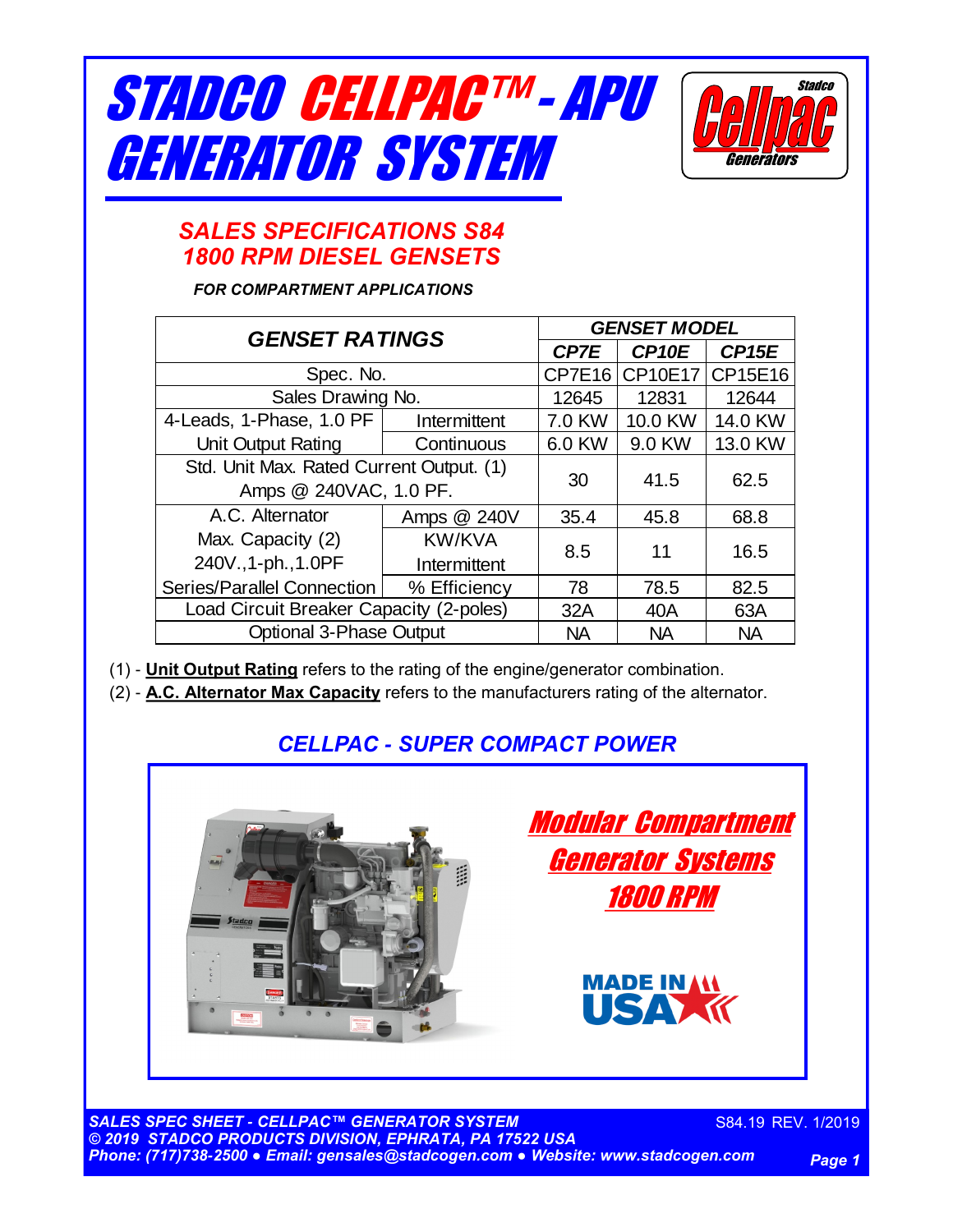| <b>GENSET DATA</b>                                         |                            | <b>GENSET MODEL</b> |                   |                   |
|------------------------------------------------------------|----------------------------|---------------------|-------------------|-------------------|
|                                                            |                            | CP7E                | CP <sub>10E</sub> | CP <sub>15E</sub> |
| <b>Engine Specifications</b>                               |                            |                     |                   |                   |
|                                                            | Make                       | Mitsubishi          | Mitsubishi        | Mitsubishi        |
|                                                            | Cylinders                  | 3                   | 3                 | 4                 |
| Diesel Engine with basic<br>components naturally aspirated | Liters / CID               | 0.95 / 58           | 1.32 / 81         | 1.75/107          |
|                                                            | HP @ 1800 RPM              | 12.2                | 17.7              | 24.7              |
|                                                            | <b>SAE J1349</b>           |                     |                   |                   |
| Speed/Frequency Regulation % (typical)                     |                            | 1.0                 | 1.0               | 1.0               |
| <b>Battery Charging Alternator</b>                         | Volts DC / Amps            | 12V / 40A           | 12V / 50A         | 12V / 50A         |
|                                                            | 100% Load GPH              | 0.8                 | 1.1               | 1.5               |
| <b>Fuel Consumption</b>                                    | 50% Load GPH               | 0.4                 | 0.6               | 0.8               |
| <b>Recommended Diesel Fuel</b>                             |                            | #2D Red             | #2D Red           | #2D Red           |
|                                                            |                            | #2D Clear           | #2D Clear         | #2D Clear         |
| Lube oil change Interval (Typical)                         |                            | 250 hrs.            | 250 hrs.          | 250 hrs.          |
| Typical Cold Starting Capability w/o preheat               |                            | <b>NA</b>           | <b>NA</b>         | <b>NA</b>         |
| <b>Typical Cold Starting Capability</b>                    | 12V Starting aid &         | $-15^{\circ}$ C     | $-15^{\circ}$ C   | $-15^{\circ}$ C   |
| w/ 10W-30 Lube Oil                                         | uprated Battery            | $(5^{\circ}F)$      | $(5^{\circ}F)$    | $(5^{\circ}F)$    |
| <b>EPA Emissions Certification</b>                         |                            | Tier <sub>4</sub>   | Tier <sub>4</sub> | Tier <sub>4</sub> |
|                                                            |                            | Final               | Final             | Final             |
|                                                            | <b>Unit Specifications</b> |                     |                   |                   |
| Recommended Battery Size                                   | Normal                     | 350                 | 550               | 550               |
| 12V. (CCA)                                                 | Uprated                    | 450                 | 700               | 700               |
| Recommended 12V Battery type; BCI#                         |                            | 24F                 | 24F               | 24F               |
| Average Sound Level (3)                                    | $dB(A) \ @$ 1 Meters       | 78                  | 80                | 82                |
|                                                            | dB(A) @ 7 Meters           | 64                  | 65                | 67                |
| <b>Unit Size</b>                                           | Length                     | 30.7"               | 32.9"             | 37.8"             |
| Refer to Stadco Sales Drawings                             | Width                      | 18.0"               | 18.3"             | 19.5"             |
| for more details                                           | Height                     | 25.2"               | 26.9"             | 26.8"             |
| Approx. Unit Weight (Lbs)                                  |                            | 440                 | 540               | 695               |

(3) Sound level is based on engine manufacturer's specs, 4 directions averaged w/o fan or exhaust.

# *Standard Equipment*

| <b>STANDARD EQUIPMENT</b>             |               | <b>GENSET MODEL</b> |                   |                   |
|---------------------------------------|---------------|---------------------|-------------------|-------------------|
|                                       |               | CP7E                | CP <sub>10E</sub> | CP <sub>15E</sub> |
| <b>Engine - Diesel</b>                |               |                     |                   |                   |
| <b>Cooling System</b>                 | Liquid        |                     |                   |                   |
| <b>Aluminum Heat</b><br>Exchanger     | Lube Oil      |                     |                   |                   |
| Coolant Resevoir w/ visual monitoring |               |                     |                   |                   |
| Air Cleaner, Dry Type, Canister       |               |                     |                   |                   |
| Oil & Fuel Filters                    |               |                     |                   |                   |
| Cold Start Preheat System 12V. DC     |               |                     |                   |                   |
| <b>Fuel Transfer Pump</b>             | Mechanical    |                     |                   |                   |
|                                       | Electric 12V. |                     |                   |                   |
|                                       | $($ mtd. $)$  |                     |                   |                   |

S84.19 REV. 1/2019

*SALES SPEC SHEET - CELLPAC™ GENERATOR SYSTEM © 2019 STADCO PRODUCTS DIVISION, EPHRATA, PA 17522 USA Phone: (717)738-2500 ● Email: gensales@stadcogen.com ● Website: www.stadcogen.com*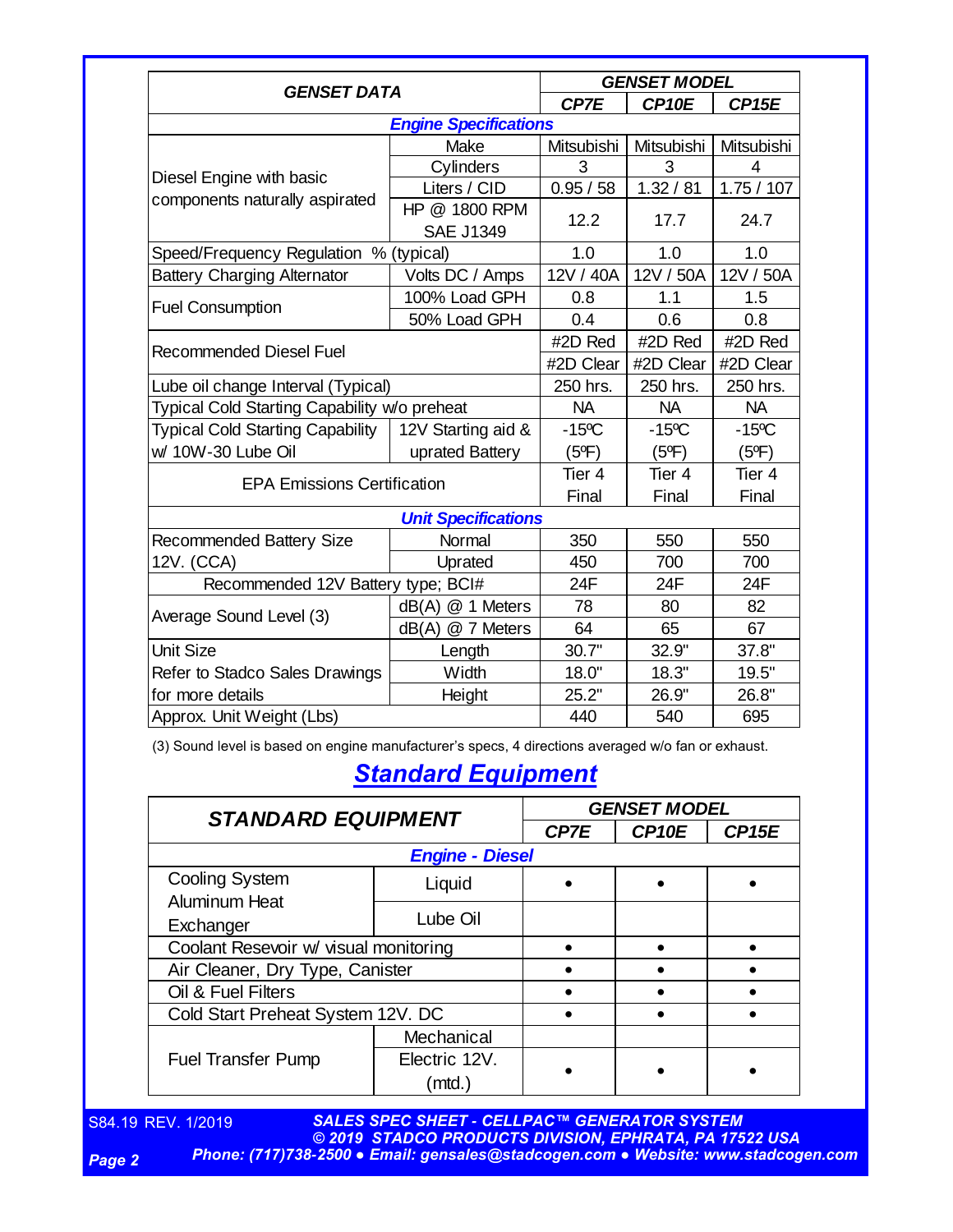| <b>STANDARD EQUIPMENT</b>                    |                                                       |           | <b>GENSET MODEL</b> |                   |  |
|----------------------------------------------|-------------------------------------------------------|-----------|---------------------|-------------------|--|
|                                              |                                                       | CP7E      | CP <sub>10E</sub>   | CP <sub>15E</sub> |  |
|                                              | <b>Engine - Diesel</b>                                |           |                     |                   |  |
| Guards: Fan & V-belt                         |                                                       | $\bullet$ | $\bullet$           | $\bullet$         |  |
| Remote Muffler Kit w/ S.S. tubing            |                                                       |           |                     |                   |  |
| Oil Drain Hose Kit & Side Oil filler         |                                                       |           |                     | $\bullet$         |  |
| 12V. Run/Stop Solenoid                       |                                                       |           |                     |                   |  |
| Governor - Mechanical for Gen-Duty           |                                                       | Elec.     | Elec.               | Elec.             |  |
| 12V Starting System w/ Battery Charging Alt. |                                                       |           |                     |                   |  |
|                                              | <b>AC Generator</b>                                   |           |                     |                   |  |
| Brushless Alternator, 1800 RPM,              |                                                       |           |                     |                   |  |
| 4-pole, 4-Lead, 1-Phase (See Desc.)          |                                                       |           |                     |                   |  |
| Winding Insulation                           | Class F                                               |           |                     |                   |  |
| 40°C Ambient                                 | Class H                                               |           |                     |                   |  |
| <b>Voltage Regulation</b>                    | Electronic                                            | $\bullet$ |                     | $\bullet$         |  |
|                                              | Capacitor                                             |           |                     |                   |  |
| High Motor starting capacity                 |                                                       |           |                     | $\bullet$         |  |
|                                              | #1779 Digital Control ProtectionSystem - Remote Panel |           |                     |                   |  |
| Toggle Switch Start & Stop                   |                                                       |           |                     |                   |  |
| Engine Protection for: Oil press, Overheat,  |                                                       |           |                     |                   |  |
| Overspeed, Overcrank, Starter Lockout        |                                                       |           |                     |                   |  |
| Digital Engine Controller & 12ft. Cord       |                                                       |           |                     |                   |  |
| Hourmeter, 12VDC C.B. & Fault Indicators     |                                                       |           |                     |                   |  |
| Remote Control Capable                       |                                                       |           |                     |                   |  |
|                                              | <b>AC Control System</b>                              |           |                     |                   |  |
| Main Load Circuit Breaker w/ load terminals  |                                                       |           |                     |                   |  |
|                                              | <b>Miscellaneous</b>                                  |           |                     |                   |  |
| Captive type Vibration Isolators             |                                                       | $\bullet$ | $\bullet$           | $\bullet$         |  |
| Routine Service points on service side       |                                                       |           |                     |                   |  |
| Placards & Nameplates                        |                                                       |           |                     |                   |  |
| <b>Operators/Parts/Installation Manuals</b>  |                                                       |           |                     |                   |  |
| Finish: Silver Gray exterior enamel          |                                                       |           |                     |                   |  |
| Factory Load tested & QA inspection.         |                                                       |           |                     |                   |  |
| <b>EPA Emmissions Compliance</b>             |                                                       |           |                     |                   |  |

## **STANDARD EQUIPMENT- CELLPAC GENERATORS**

### **#1779, Digital Control/Protection System, wall enclosure for remote mounting.**

Provides engine protection & fault indicators for: Low oil pressure, High engine temperature, Over-crank & Over-speed. Also indicators for engine starting, engine running & engine preheating . Input for shutdown and anti-restart when power is fed from separate source. 100 Event fault log. Optionally available with flat panel face configuration Kit #1791. System features an engine controller w/auto-crank that automatically preheats and cranks engine for a preset interval. Control system allows for multiple remote stations for convenient in-cab or pump panel starting. Includes: toggle power switch, 12VDC circuit breaker, 12VDC alternator light & *10 ft. control cord* with weatherproof connectors. Factory wired & tested. 8x8x4 NEMA3R Enclosure w/hinged cover. Fully wired, shipped loose. (See Control System Flier S160). AC Amps readout optionally available.

**INTENDED APPLICATIONS:** Diesel motor vehicle compartments with free space beneath floor to facilitate hot air discharge.

**STANDARDS:** Gensets quoted herein meet the following standards:

- Electrical Instrumentation: UL listed. Wiring & electrical systems: NEMA Code
- NFPA 1901 (requires AC Meter Panel #1790) on CP10 and up.
- A.C. Alternator: NEMA MGI-22.
- Engine: EPA certification for applicable exhaust emissions. SAE J1349 rating.

*SALES SPEC SHEET - CELLPAC™ GENERATOR SYSTEM © 2019 STADCO PRODUCTS DIVISION, EPHRATA, PA 17522 USA Phone: (717)738-2500 ● Email: gensales@stadcogen.com ● Website: www.stadcogen.com*

S84.19 REV. 1/2019

*Page 3*